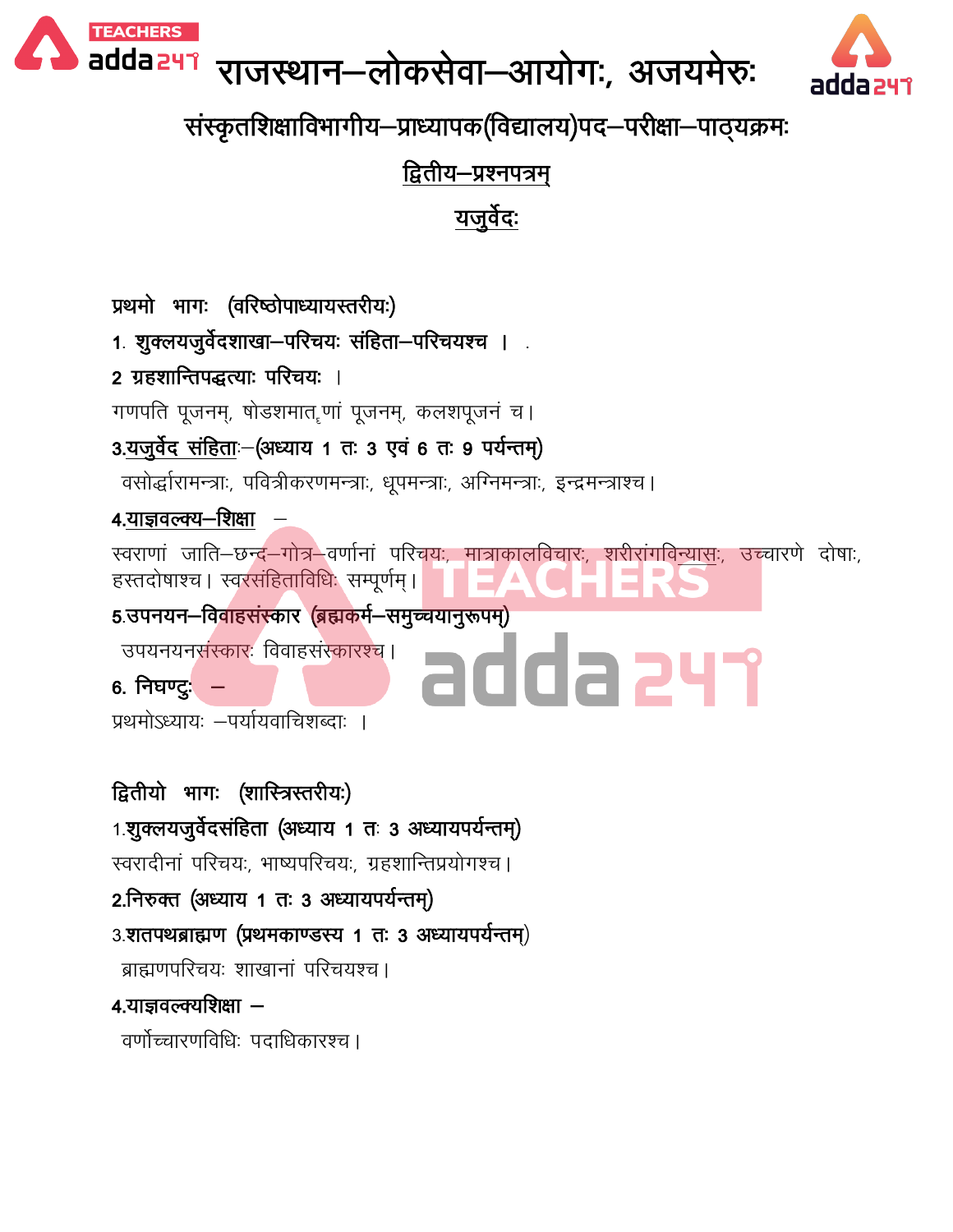तृतीयो भागः (आचार्यस्तरीयः) 1.शतपथ ब्राह्मण (प्रथमकाण्डस्य 4 तः 6 अध्यायपर्यन्तम्) 2. कात्यायन श्रौतसूत्रम (1 तः 4 अध्यायाः) श्रौतयज्ञानां परिचयः । 3.वाजसनेयिप्रातिशाख्यम (सम्पूर्णम्) –

चतुर्थो भागः (शैक्षिकमनोविज्ञानम्, शिक्षाशास्त्रम्, शिक्षणाधिगमसामग्री, संगणकसूचनायाः तकनीकी सूचनाधिगमे उपयोगः)

- <u>1. शिक्षणाधिगमे मनोविज्ञानमहत्त्वम् –</u>
	- अधिगमकर्ता ।
	- शिक्षकः ।
	- शिक्षणाधिगमप्रक्रिया ।
	- विद्यालयप्रभावशीलता ।

#### 2. अधिगमकर्तृविकासः (किशोराधिगमकर्तरि)

• संज्ञानात्मकः, शारीरिकः, सामाजिकसंवेगात्मकः एवं नैतिकविकासस्य प्रतिमानः (Patterns) एवं वैशिष्ट्यं च (characteristics)

#### 3. शिक्षणाधिगमः

- adda 247 • उच्चमाध्यमिकविद्यालयेषु व्यवहारवादि–संज्ञानवादि–निर्मितिवादि विद्यार्थिनां (constructivist) सम्प्रत्ययाः, अधिगमसिद्धान्तः तन्निहितार्थाश्च।
- किशोराधिगमकर्तुः अधिगमकर्तुश्च अधिगमविशेषताः एवम् एषां शिक्षणाय निहितार्थाः ।

## 4. किशोराधिगमकर्तृप्रबंधनम्

- मानसिक–स्वास्थ्यम् एवं समायोजनसमस्यानां सम्प्रत्ययः।
- किशोर–मानसिकस्वास्थ्याय संवेगात्मिका बुद्धिः तन्निहितार्थाश्च ।
- किशोर–मानसिकस्वास्थ्यप्रोत्साहनाय मार्गदर्शक–प्रविधीनामुपयोगः ।

#### <u> 5. किशोराधिगमकर्त्रे अनुदेशनात्मक–व्यूहरचनाः :</u>

- सम्प्रेषणकौशलम् तदुपयोगश्च ।
- शिक्षणाविधौ शिक्षणाधिगम-सामग्रीणामायोजनम् एवमुपयोगश्च ।